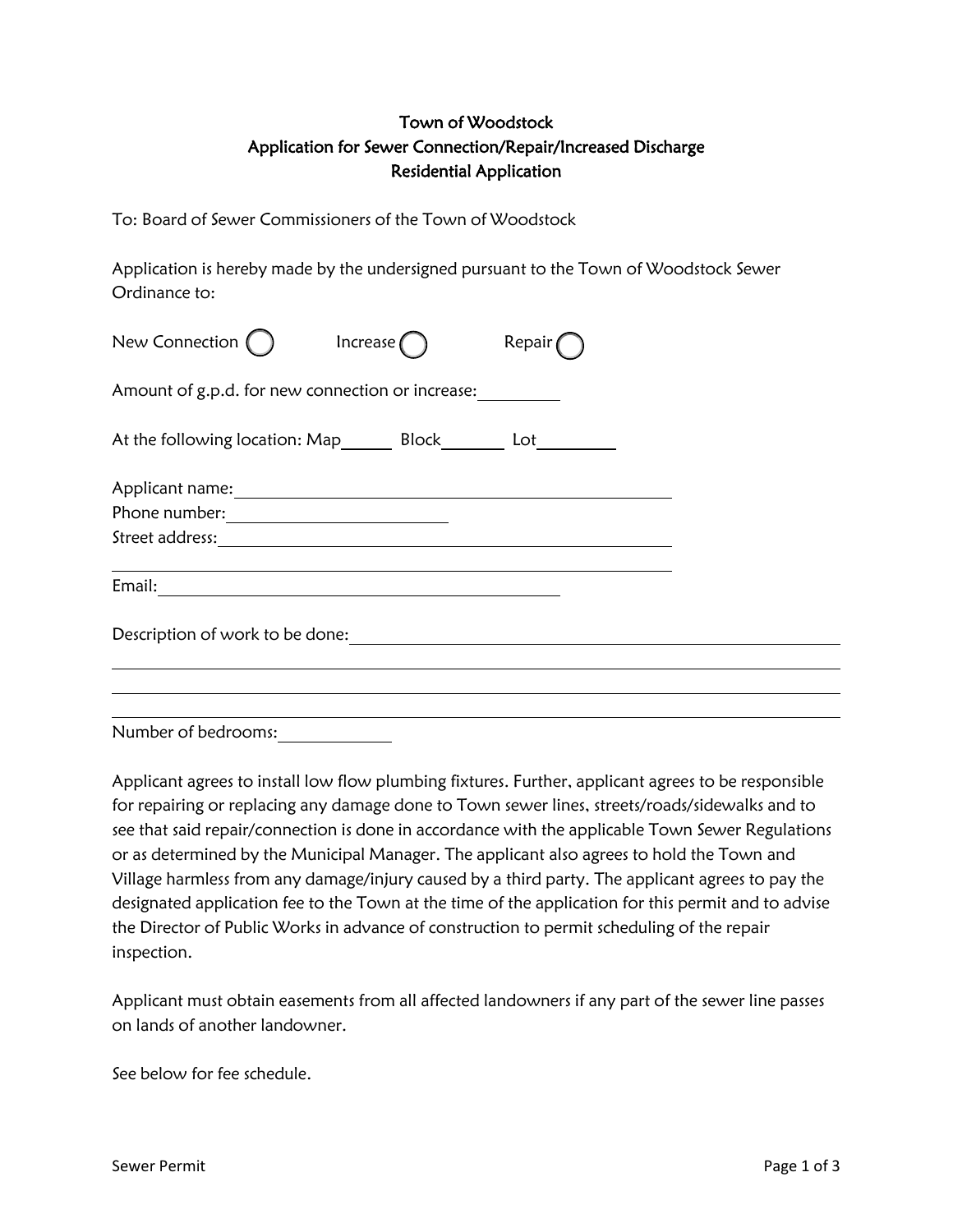By signing the application, I understand that I also need to obtain a potable water supply and wastewater disposal permit from the State of Vermont.

Contact the State by telephone at (802) 591-0338 or by email at [terry.shearer@vermont.gov](mailto:terry.shearer@vermont.gov)

Additionally, I understand that once the connection is made, I am required to submit an "as built" drawing of the actual connection prepared by the installer to the Town of Woodstock before the permit is issued.

| Owner name:                                                                          |                             |
|--------------------------------------------------------------------------------------|-----------------------------|
| Street address:                                                                      |                             |
| Mailing address:<br><u> 1980 - Andrea Stadt Britain, amerikan bestean ingilandi.</u> |                             |
| Telephone: <u>_________________</u>                                                  |                             |
| Please mail or email this application to:                                            |                             |
| Town of Woodstock                                                                    | nnourse@townofwoodstock.org |
| Nikki Nourse                                                                         |                             |

PO Box 488

Woodstock, VT 05091